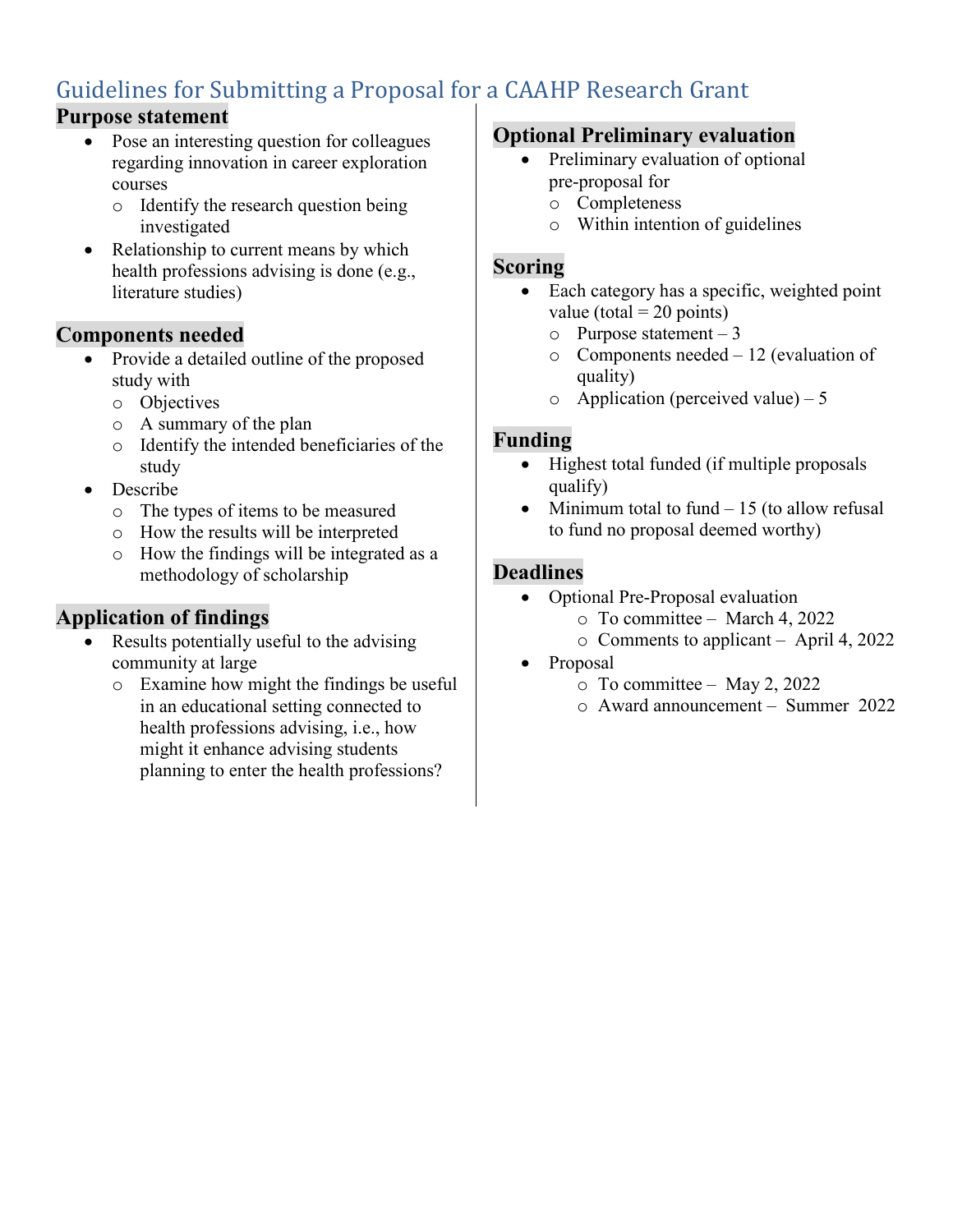#### **CENTRAL ASSOCIATION OF ADVISORS FOR THE HEALTH PROFESSIONS (CAAHP), INC.**

## CAAHP RESEARCH GRANT APPLICATION FORM

The CAAHP Board of Directors wishes to support research that contributes to the field of Pre-Health Professional Advising. To this end, the CAAHP Board of Directors has set aside funding for up to two (2) \$750.00 research grants to be awarded in 2022.

The recipient(s) of the 2022 CAAHP Research Grant will be recommended by the 2022 CAAHP Research Grant Committee to the entire CAAHP Board of Directors. Applicants may submit only one application. Applicants are required to be members of CAAHP (outside collaborators are fine). Complete the research grant application completely, and submit all materials by the deadline for consideration.

Selection will be based on the following criteria, (not presented in any rank order):

- (a.) Number of grant proposals from one school (e.g., one research grant per school as a priority)
- (b.) Applicant(s) is a health professions advisor
- (c.) Degree to which responses to questions comply with instructions
- (d.) Professional form of responses (e.g., responses should be free of numerous mechanical errors and instances of inappropriate diction), and
- (e.) Appraisal by the 2022 CAAHP Research Grant Committee of the following areas:
	- 1. The general purpose and specific objectives of the project
	- 2. The probable benefits to health professions advising
	- 3. What results or products expected to be generated from the project
	- 4. Methodologies, equipment, or resources that are used to bring the endeavor to fruition

*All expenses involved in the project will be reimbursed after expenditures or purchases have occurred. The CAAHP Research Grant may not be used as additional salary for the award recipient. Some previous examples of the use of CAAHP Research Grant awards include hiring a student assistant to assist with research, purchasing an account with Survey Monkey or Statistical Software, and compensation for transcribing assistance.*

It is recommended that the recipient of the CAAHP Research Grant submit the results of the project for publication in the *Advisor*. However, the recipient of the CAAHP Research Grant is not required to do so and there is no guarantee or other arrangement that the work will be accepted for publication in the *Advisor*.

The CAAHP Board of Directors is pleased to be able to offer this opportunity for a research grant to advisors and hopes to continue this support. The CAAHP reserves the right to make changes to the CAAHP Research Grant Application and Selection Procedures.

On Behalf of the CAAHP Board of Directors,

Christopher Hamilton Kathleen Kolberg VP & Research Grant Committee Co-Chair Research Grant Committee Co-Chair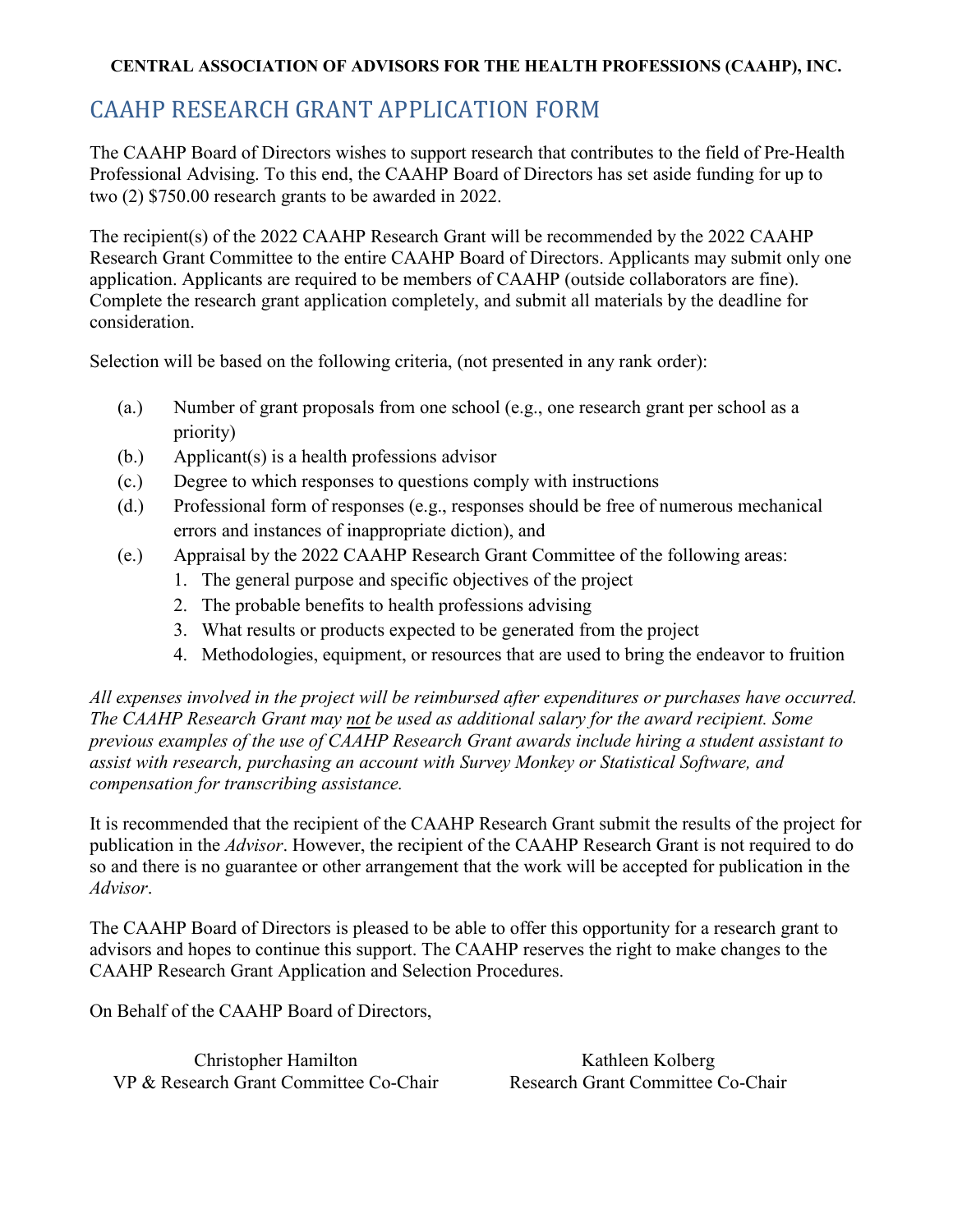#### **CENTRAL ASSOCIATION OF ADVISORS FOR THE HEALTH PROFESSIONS (CAAHP), Inc.**

### 2022 RESEARCH GRANT APPLICATION FORM

Please complete this form, and type your answers to the two questions on additional pages. Submit your answers and this application in one package to the address at the bottom of the second page of this application.

| Last name:                    | First name:<br><u> 1989 - John Harry Harry Harry Harry Harry Harry Harry Harry Harry Harry Harry Harry Harry Harry Harry Harry</u>                                                |  |  |  |
|-------------------------------|-----------------------------------------------------------------------------------------------------------------------------------------------------------------------------------|--|--|--|
| Institution:                  |                                                                                                                                                                                   |  |  |  |
| Title:                        |                                                                                                                                                                                   |  |  |  |
| Department:                   |                                                                                                                                                                                   |  |  |  |
|                               | Building / suite / room:                                                                                                                                                          |  |  |  |
| Street:                       |                                                                                                                                                                                   |  |  |  |
| City:                         | State: <u>Zip Code</u>                                                                                                                                                            |  |  |  |
| Telephone:                    | Fax:<br><u> 1989 - Jan Stein Stein Stein Stein Stein Stein Stein Stein Stein Stein Stein Stein Stein Stein Stein Stein S</u><br><u> 1989 - Johann Barbara, martxa alemaniar a</u> |  |  |  |
| E-mail:                       |                                                                                                                                                                                   |  |  |  |
| Title of Proposed<br>project: |                                                                                                                                                                                   |  |  |  |
|                               | Does your project involve using animal and/or human subjects:<br>Yes<br>No                                                                                                        |  |  |  |

If yes, please attach documentation showing that your project has been approved by the appropriate Institutional Animal Care and Use Committee (IACUC) or Institutional Review Board (IRB). Questions e-mail [chamilton@hillsdale.edu](mailto:chamilton@hillsdale.edu)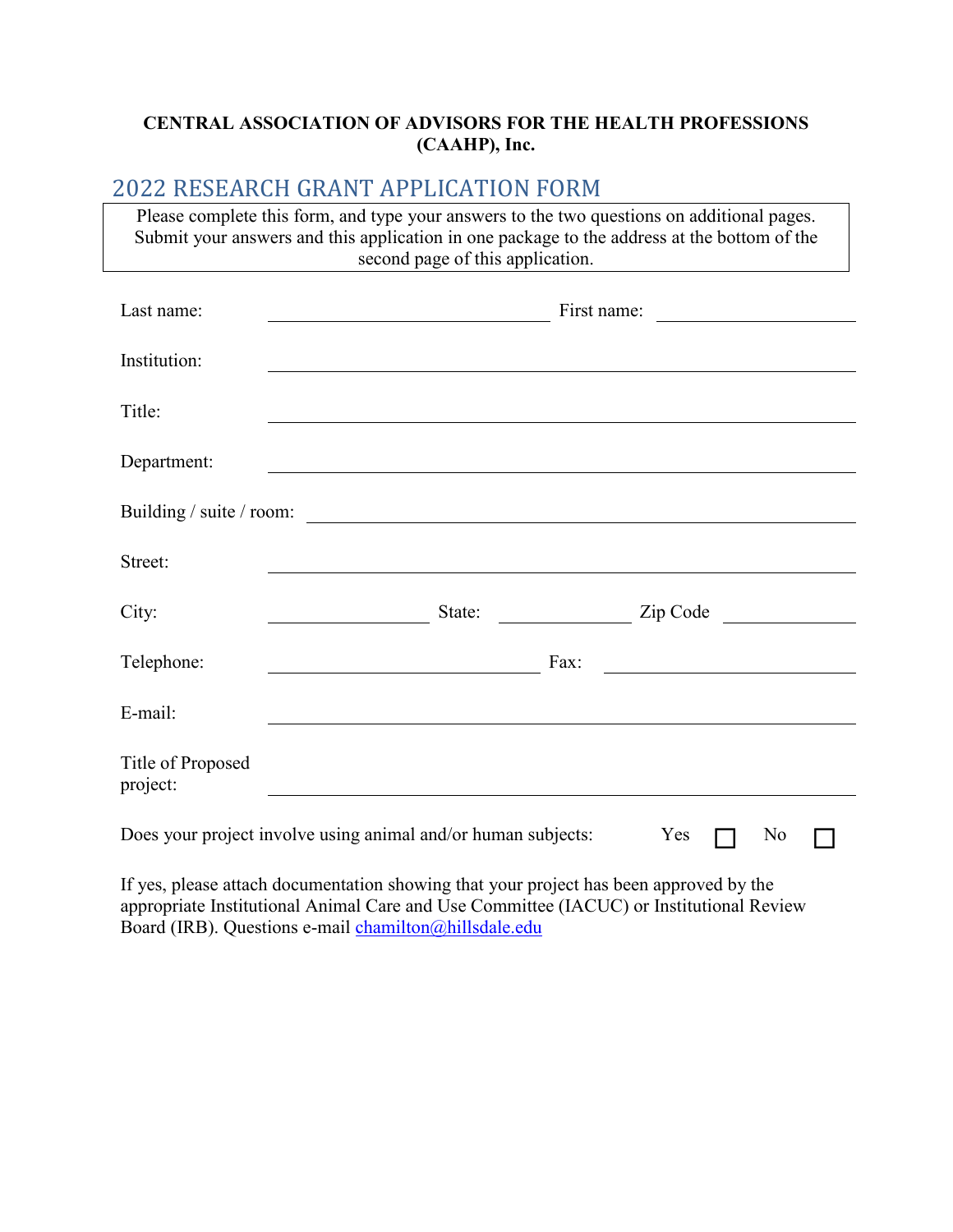Type your answers to the following two questions on additional pages. In responding to these questions, please remember that the selection committee is drawn from individuals with different levels of training in a variety of academic disciplines. Your answers should be written so that a layperson can understand them. Your answer to Item # 1 should not exceed 2-3, typewritten pages (single-spaced). Also note that this research grant is for prospective projects. The CAAHP Research Grant is designed to support research that is new or in progress, not to fund work that was previously completed.

- 1. Describe the nature of the proposed project. In this description, state clearly the general purpose and specific objectives of your project, what you propose to do, probable benefits to health professions advising, and what results or products you expect to be generated from the project. Describe how you will conduct your project, discussing, for example, the methodologies, equipment, or resources that you will use to bring your endeavor to fruition.
- 2. Submit a detailed, itemized budget for the type of project support you are seeking. Please include estimated costs for each item. All expenses to a maximum of \$750.00 will be reimbursed after purchase or expenditure and will require original receipts. The CAAHP Research Grant award may not be used as additional salary for the recipient.

**Submit this form along with your written answers by May 2, 2022**

**This form and written answers should be emailed as attachments to:** chamilton@hillsdale.edu